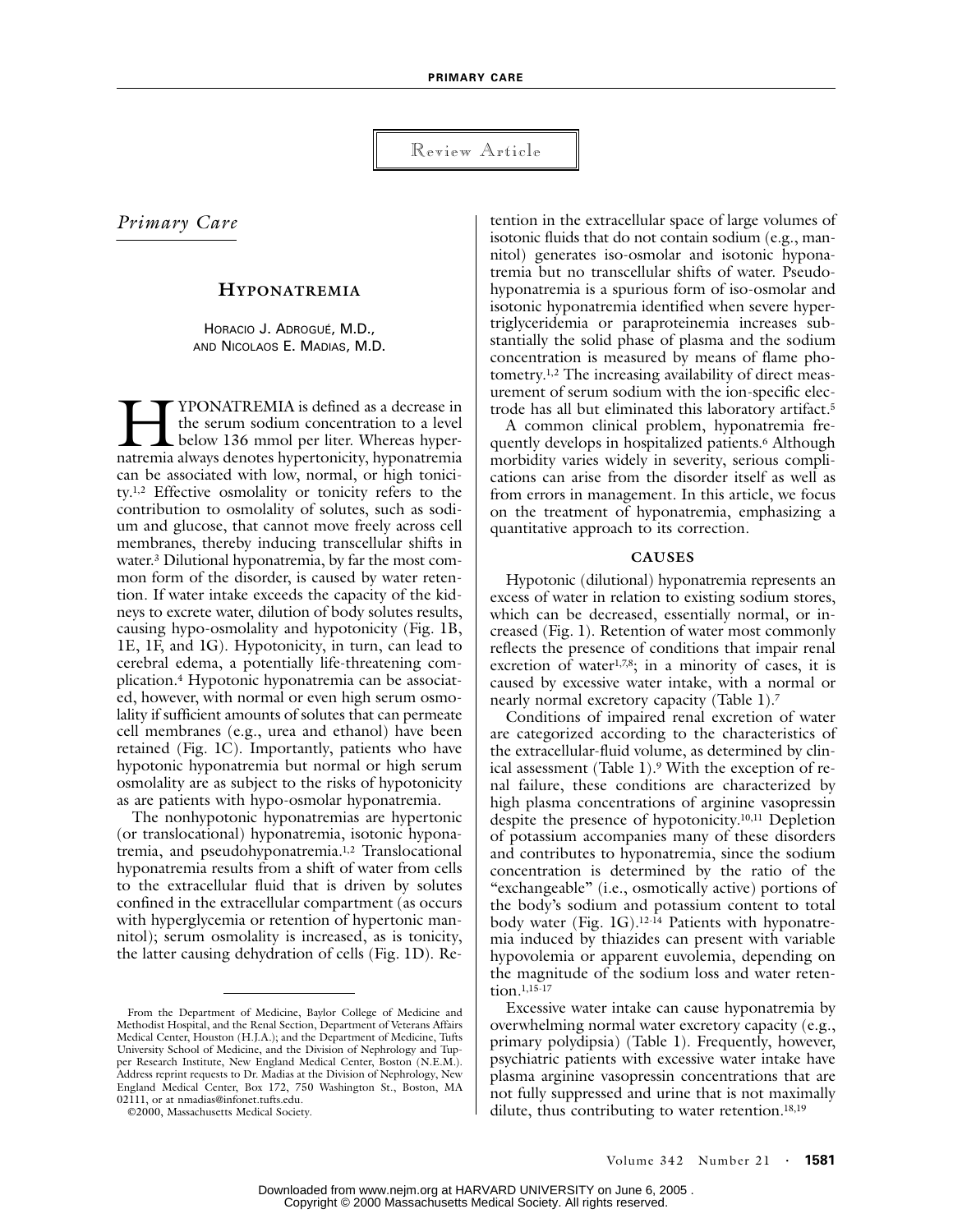

**Figure 1.** Extracellular-Fluid and Intracellular-Fluid Compartments under Normal Conditions and during States of Hyponatremia. Normally, the extracellular-fluid and intracellular-fluid compartments make up 40 percent and 60 percent of total body water, respectively (Panel A). With the syndrome of inappropriate secretion of antidiuretic hormone, the volumes of extracellular fluid and intracellular fluid expand (although a small element of sodium and potassium loss, not shown, occurs during inception of the syndrome) (Panel B). Water retention can lead to hypotonic hyponatremia without the anticipated hypo-osmolality in patients who have accumulated ineffective osmoles, such as urea (Panel C). A shift of water from the intracellular-fluid compartment to the extracellular-fluid compartment, driven by solutes confined in the extracellular fluid, results in hypertonic (translocational) hyponatremia (Panel D). Sodium depletion (and secondary water retention) usually contracts the volume of extracellular fluid but expands the intracellular-fluid compartment. At times, water retention can be sufficient to restore the volume of extracellular fluid to normal or even above-normal levels (Panel E). Hypotonic hyponatremia in sodium-retentive states involves expansion of both compartments, but predominantly the extracellular-fluid compartment (Panel F). Gain of sodium and loss of potassium in association with a defect of water excretion, as they occur in congestive heart failure treated with diuretics, lead to expansion of the extracellular-fluid compartment but contraction of the intracellular-fluid compartment (Panel G). In each panel, open circles denote sodium, solid circles potassium, large squares impermeable solutes other than sodium, and small squares permeable solutes; the broken line between the two compartments represents the cell membrane, and the shading indicates the intravascular volume.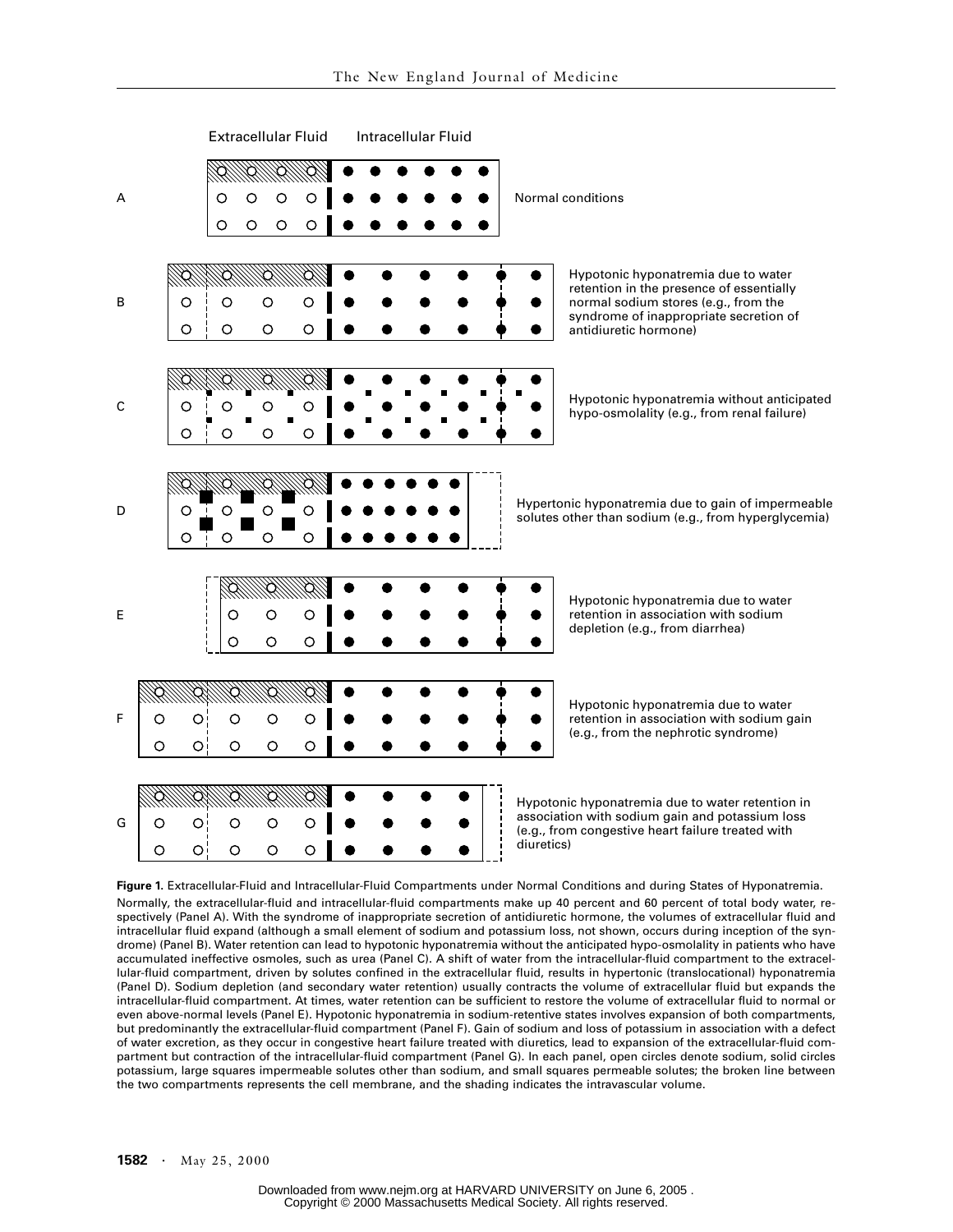#### **TABLE 1.** CAUSES OF HYPOTONIC HYPONATREMIA.

#### **IMPAIRED CAPACITY OF RENAL WATER EXCRETION**

#### **Decreased volume of extracellular fluid**

Renal sodium loss Diuretic agents Osmotic diuresis (glucose, urea, mannitol) Adrenal insufficiency Salt-wasting nephropathy Bicarbonaturia (renal tubular acidosis, disequilibrium stage of vomiting) Ketonuria Extrarenal sodium loss Diarrhea Vomiting Blood loss Excessive sweating (e.g., in marathon runners) Fluid sequestration in "third space" Bowel obstruction Peritonitis Pancreatitis Muscle trauma Burns **Increased volume of extracellular fluid** Congestive heart failure Cirrhosis Nephrotic syndrome

Renal failure (acute or chronic)

Pregnancy

**Essentially normal volume of extracellular fluid** Thiazide diuretics\* Hypothyroidism Adrenal insufficiency Syndrome of inappropriate secretion of antidiuretic hormone Cancer Pulmonary tumors Mediastinal tumors Extrathoracic tumors Central nervous system disorders Acute psychosis Mass lesions Inflammatory and demyelinating diseases Stroke Hemorrhage Trauma Drugs Desmopressin Oxytocin Prostaglandin-synthesis inhibitors Nicotine Phenothiazines **Tricyclics** Serotonin-reuptake inhibitors Opiate derivatives Chlorpropamide Clofibrate Carbamazepine Cyclophosphamide Vincristine Pulmonary conditions Infections Acute respiratory failure Positive-pressure ventilation Miscellaneous Postoperative state Pain Severe nausea Infection with the human immunodeficiency virus Decreased intake of solutes Beer potomania Tea-and-toast diet

#### **EXCESSIVE WATER INTAKE**

Primary polydipsia† Dilute infant formula Sodium-free irrigant solutions (used in hysteroscopy, laparoscopy, or transurethral resection of the prostate)‡ Accidental intake of large amounts of water (e.g., during swimming lessons) Multiple tap-water enemas

\*Sodium depletion, potassium depletion, stimulation of thirst, and impaired urinary dilution are implicated.

†Often a mild reduction in the capacity for water excretion is also present.

‡Hyponatremia is not always hypotonic.

Hyperglycemia is the most common cause of translocational hyponatremia (Fig. 1D). An increase of 100 mg per deciliter (5.6 mmol per liter) in the serum glucose concentration decreases serum sodium by approximately 1.7 mmol per liter, with the end result a rise in serum osmolality of approximately 2.0 mOsm per kilogram of water.1 Retention of hypertonic mannitol, which occurs in patients with renal insufficiency, has the same effect. In both conditions, the resultant hypertonicity can be aggravated by osmotic diuresis; moderation of hyponatremia or frank hypernatremia can develop, since the total of the sodium and potassium concentrations in the urine falls short of that in serum.20

Massive absorption of irrigant solutions that do not contain sodium  $(e.g., those used during transurethral)$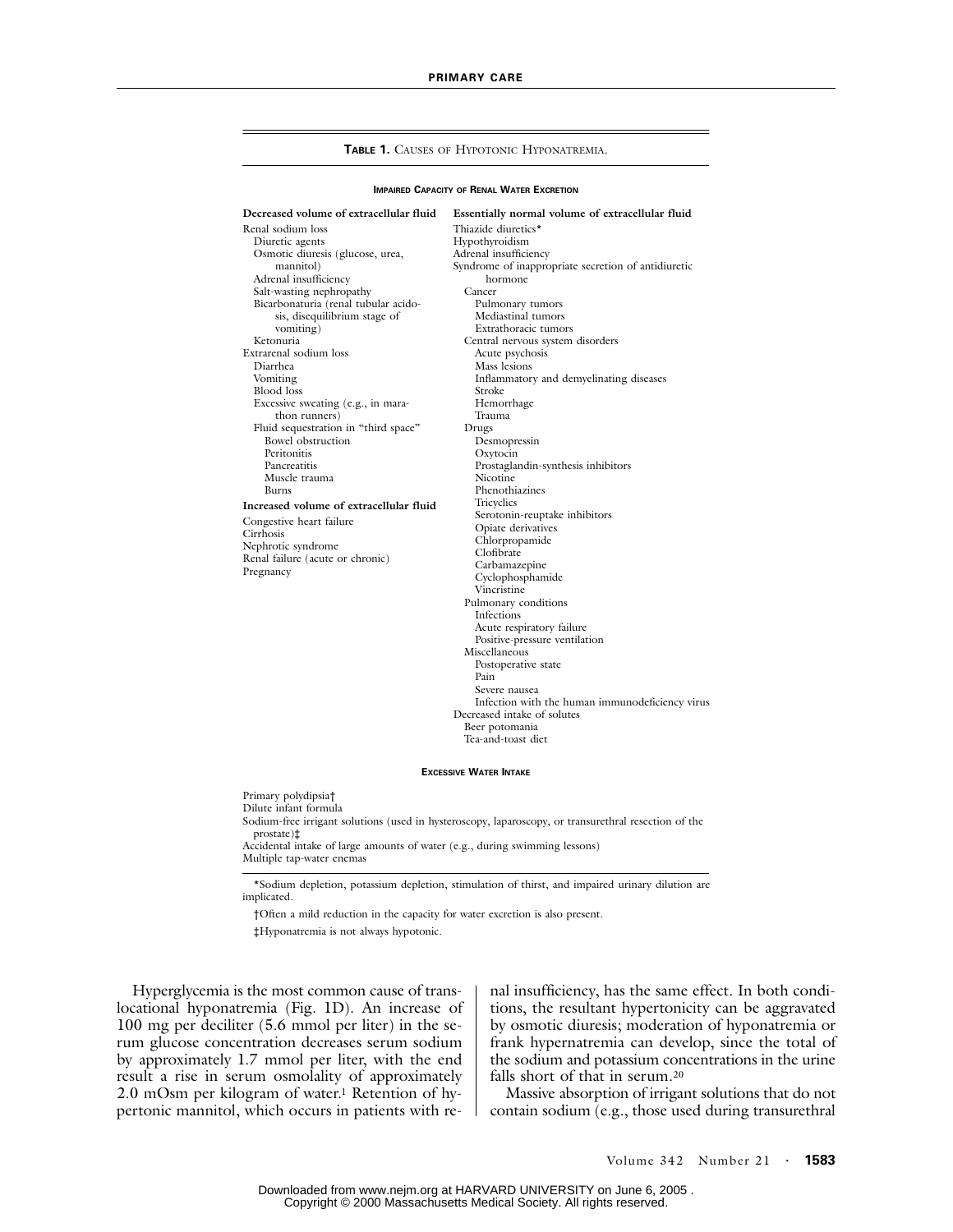prostatectomy) can cause severe and symptomatic hyponatremia. Reflecting the composition of the irrigant, the resultant hyponatremia can be either hypotonic (with an irrigant containing 1.5 percent glycine or 3.3 percent sorbitol) or isotonic (with an irrigant containing 5 percent mannitol). Whether the symptoms derive from the presence of retained solutes, the metabolic products of such solutes, hypotonicity, or the low serum sodium concentration itself remains unclear.21,22

The most common causes of severe hyponatremia in adults are therapy with thiazides, the postoperative state and other causes of the syndrome of inappropriate secretion of antidiuretic hormone, polydipsia in psychiatric patients, and transurethral prostatectomy.1,17,23-25 Gastrointestinal fluid loss, ingestion of dilute formula, accidental ingestion of excessive water, and receipt of multiple tap-water enemas are the main causes of severe hyponatremia in infants and children.17,26

# **CLINICAL MANIFESTATIONS**

Just as in hypernatremia, the manifestations of hypotonic hyponatremia are largely related to dysfunction of the central nervous system, and they are more conspicuous when the decrease in the serum sodium concentration is large or rapid (i.e., occurring within a period of hours).27 Headache, nausea, vomiting, mus-



#### **Figure 2.** Effects of Hyponatremia on the Brain and Adaptive Responses.

Within minutes after the development of hypotonicity, water gain causes swelling of the brain and a decrease in osmolality of the brain. Partial restoration of brain volume occurs within a few hours as a result of cellular loss of electrolytes (rapid adaptation). The normalization of brain volume is completed within several days through loss of organic osmolytes from brain cells (slow adaptation). Low osmolality in the brain persists despite the normalization of brain volume. Proper correction of hypotonicity reestablishes normal osmolality without risking damage to the brain. Overly aggressive correction of hyponatremia can lead to irreversible brain damage.

**1584 ·** May 25, 2000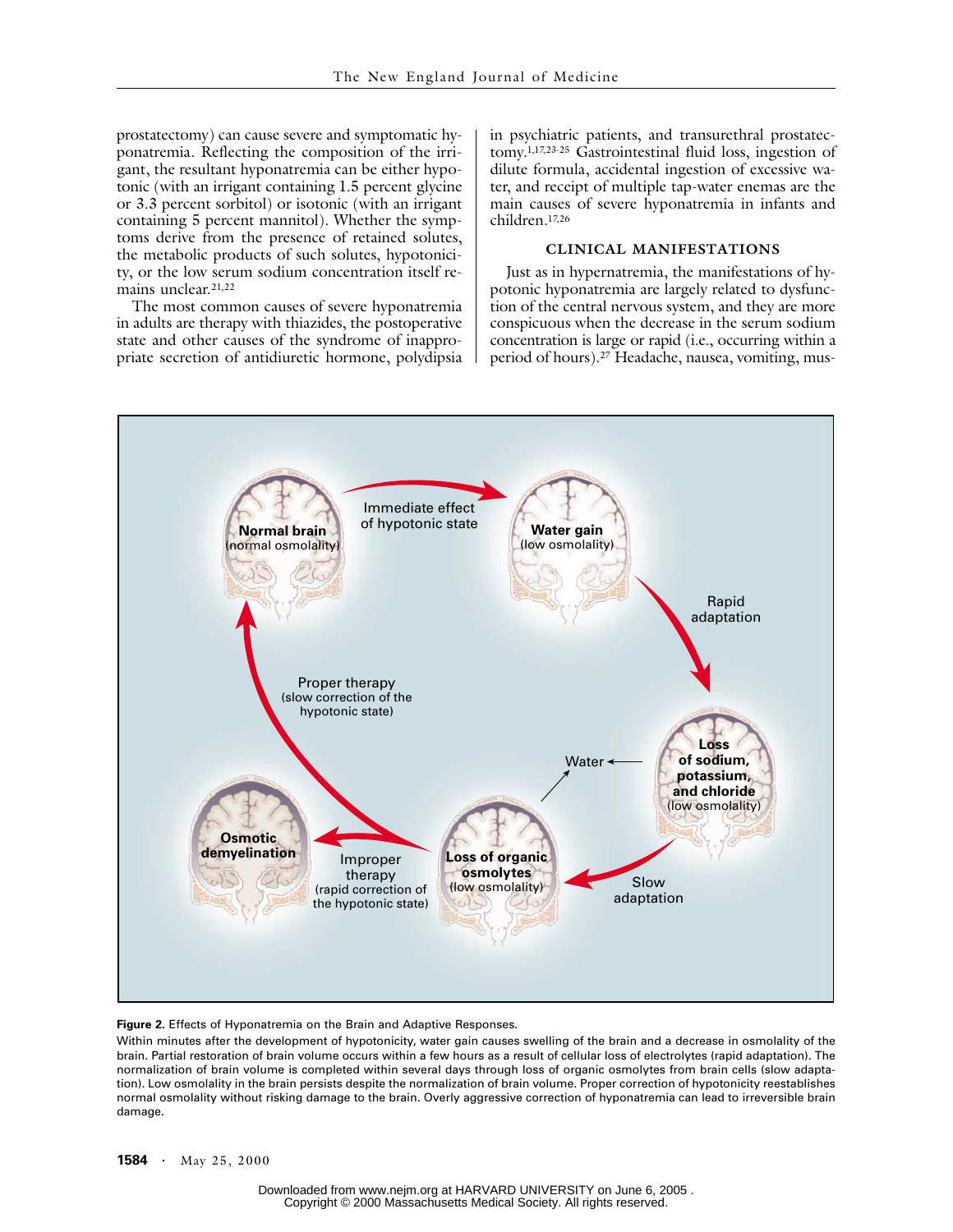cle cramps, lethargy, restlessness, disorientation, and depressed reflexes can be observed. Whereas most patients with a serum sodium concentration exceeding 125 mmol per liter are asymptomatic, those with lower values may have symptoms, especially if the disorder has developed rapidly.4 Complications of severe and rapidly evolving hyponatremia include seizures, coma, permanent brain damage, respiratory arrest, brain-stem herniation, and death. These complications often occur with excessive water retention in patients who are essentially euvolemic (e.g., those recovering from surgery or those with primary polydipsia); menstruating women appear to be at particular risk.23,28

Hypotonic hyponatremia causes entry of water into the brain, resulting in cerebral edema (Fig. 2). Because the surrounding cranium limits expansion of the brain, intracranial hypertension develops, with a risk of brain injury. Fortunately, solutes leave brain tissues within hours, thereby inducing water loss and ameliorating brain swelling.<sup>29,30</sup> This process of adaptation by the brain accounts for the relatively asymptomatic nature of even severe hyponatremia if it develops slowly. Nevertheless, brain adaptation is also the source of the risk of osmotic demyelination.31-33 Although rare, osmotic demyelination is serious and can develop one to several days after aggressive treatment of hyponatremia by any method, including water restriction alone.<sup>34-36</sup> Shrinkage of the brain

triggers demyelination of pontine and extrapontine neurons that can cause neurologic dysfunction, including quadriplegia, pseudobulbar palsy, seizures, coma, and even death. Hepatic failure, potassium depletion, and malnutrition increase the risk of this complication.1,37

## **MANAGEMENT**

The optimal treatment of hypotonic hyponatremia requires balancing the risks of hypotonicity against those of therapy.28 The presence of symptoms and their severity largely determine the pace of correction.

### **Symptomatic Hypotonic Hyponatremia**

Patients who have symptomatic hyponatremia with concentrated urine (osmolality,  $\geq 200$  mOsm per kilogram of water) and clinical euvolemia or hypervolemia require infusion of hypertonic saline (Table 2). This treatment can provide rapid but controlled correction of hyponatremia. Hypertonic saline is usually combined with furosemide to limit treatmentinduced expansion of the extracellular-fluid volume. Because furosemide-induced diuresis is equivalent to a one-half isotonic saline solution, it aids in the correction of hyponatremia, as do ongoing dermal and respiratory fluid losses; anticipation of these losses should temper the pace of infusion of hypertonic saline. Obviously, electrolyte-free water intake must be withheld. In addition to hypertonic saline, hormone-

**TABLE 2.** FORMULAS FOR USE IN MANAGING HYPONATREMIA AND CHARACTERISTICS OF INFUSATES.

|                                      | <b>CLINICAL USE</b>                                                                                                                                                                                                                                                                 |
|--------------------------------------|-------------------------------------------------------------------------------------------------------------------------------------------------------------------------------------------------------------------------------------------------------------------------------------|
|                                      | Estimate the effect of 1 liter of<br>any infusate on serum Na <sup>+</sup>                                                                                                                                                                                                          |
|                                      | Estimate the effect of 1 liter of<br>any infusate containing Na+<br>and $K^+$ on serum $Na^+$                                                                                                                                                                                       |
| <b>INFUSATE Na+</b>                  | <b>EXTRACELLULAR-FLUID</b><br><b>DISTRIBUTION</b>                                                                                                                                                                                                                                   |
| mmol per liter                       | $\%$                                                                                                                                                                                                                                                                                |
| 855<br>513<br>154<br>130<br>77<br>34 | 100†<br>100†<br>100<br>97<br>73<br>55<br>40                                                                                                                                                                                                                                         |
|                                      | 1. Change in serum $Na^+ = \frac{\text{infusate}}{1.2 \cdot 10^{14} \text{ m/s}^2}$<br>total body water $+1$<br>2. Change in serum $Na^+ = \frac{(infusate\ Na^+ + infusate\ K^+)-\text{serum\ }Na^+}{(infusate\ K^+ + \text{infusate\ }K^+)}$<br>total body water $+1$<br>$\Omega$ |

<sup>\*</sup>The numerator in formula 1 is a simplification of the expression (infusate Na+ – serum Na+) $\times$ 1 liter, with the value yielded by the equation in millimoles per liter.<sup>38</sup> The estimated total body water (in liters) is calculated as a fraction of body weight. The fraction is 0.6 in children; 0.6 and 0.5 in nonelderly men and women, respectively; and 0.5 and 0.45 in elderly men and women, respectively.39 Normally, extracellular and intracellular fluids account for 40 and 60 percent of total body water, respectively.39

<sup>†</sup>In addition to its complete distribution in the extracellular compartment, this infusate induces osmotic removal of water from the intracellular compartment.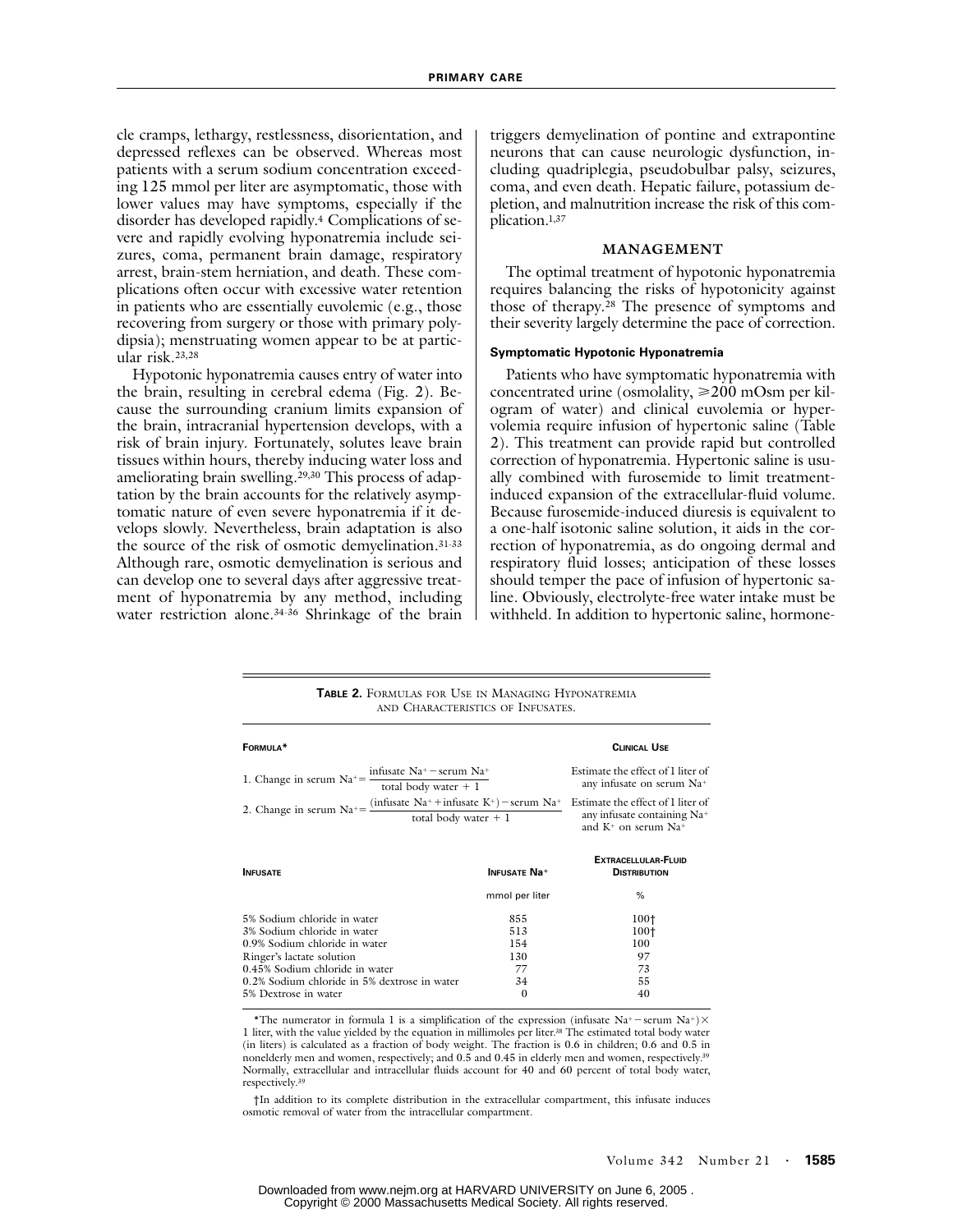replacement therapy should be given to patients with suspected hypothyroidism or adrenal insufficiency after blood samples are obtained for diagnostic testing.7,17 On the other hand, most patients with hypovolemia can be treated successfully with isotonic saline. Patients with seizures also require immediate anticonvulsant-drug therapy and adequate ventilation.40

Patients with symptomatic hyponatremia and dilute urine (osmolality, <200 mOsm per kilogram of water) but with less serious symptoms usually require only water restriction and close observation. Severe symptoms (e.g., seizures or coma) call for infusion of hypertonic saline.

There is no consensus about the optimal treatment of symptomatic hyponatremia.28,40-49 Nevertheless, correction should be of a sufficient pace and magnitude to reverse the manifestations of hypotonicity but not be so rapid and large as to pose a risk of the development of osmotic demyelination. Physiologic considerations indicate that a relatively small increase in the serum sodium concentration, on the order of 5 percent, should substantially reduce cerebral edema.9,50 Even seizures induced by hyponatremia can be stopped by rapid increases in the serum sodium concentration that average only 3 to 7 mmol per liter.51,52 Most reported cases of osmotic demyelination occurred after rates of correction that exceeded 12 mmol per liter per day were used, but isolated cases occurred after corrections of only 9 to 10 mmol per liter in 24 hours or 19 mmol per liter in 48 hours.34,35,40,48,53-56 After weighing the available evidence and the all-too-real risk of overshooting the mark, we recommend a targeted rate of correction that does not exceed 8 mmol per liter on any day of treatment. Remaining within this target, the initial rate of correction can still be 1 to 2 mmol per liter per hour for several hours in patients with severe symptoms. Should severe symptoms not respond to correction according to the specified target, we suggest that this limit be cautiously exceeded, since the imminent risks of hypotonicity override the potential risk of osmotic demyelination. Recommended indications for stopping the rapid correction of symptomatic hyponatremia (regardless of the method used) are the cessation of life-threatening manifestations, moderation of other symptoms, or the achievement of a serum sodium concentration of 125 to 130 mmol per liter (or even lower if the base-line serum sodium concentration is below 100 mmol per liter).28,40 Long-term management of hyponatremia (described below) should then be initiated. Although faster rates of correction can be tolerated safely by most patients with acute symptomatic hyponatremia, there is no evidence that such an approach is beneficial.40,57 Moreover, ascertaining the duration of hyponatremia is usually difficult.

How can the physician determine what the rate of infusion of the selected solution should be? This rate

can be derived expediently by applying formula 1 in Table 2, the same formula used for managing hypernatremia, which projects the change in serum sodium elicited by the retention of 1 liter of any infusate.38 Dividing the change in serum sodium targeted for a given treatment period by the output of this formula determines the volume of infusate required, and hence the rate of infusion. Table 2 also presents the sodium concentrations of commonly used infusates, their fractional distribution in the extracellular fluid, and clinical estimates of total body water.<sup>39</sup> We do not recommend use of the conventional formula for the correction of hyponatremia, as follows:

sodium requirement=total body water $\times$ (desired serum sodium concentration – current sodium concentration).

The conventional formula requires a complicated procedure to convert the amount of sodium required to raise the sodium concentration to an infusion rate for the selected solution.

The cases described below illustrate the various forms of symptomatic hyponatremia and their management.

### *Hyponatremia in the Postoperative State*

A previously healthy 32-year-old woman has three grand mal seizures two days after an appendectomy. She receives 20 mg of diazepam and 250 mg of phenytoin intravenously and undergoes laryngeal intubation with mechanical ventilation. Three liters of 5 percent dextrose in water had been infused during the first day after surgery, and the patient subsequently drank an unknown but substantial amount of water. Clinically, she is euvolemic, and she weighs 46 kg. She is stuporous and responds to pain but not to commands. The serum sodium concentration is 112 mmol per liter, the serum potassium concentration is 4.1 mmol per liter, serum osmolality is 228 mOsm per kilogram of water, and urine osmolality is 510 mOsm per kilogram of water. Hypotonic hyponatremia in this patient is a result of water retention caused by the impaired excretion of water that is associated with the postoperative state. Planned treatment includes the withholding of water, the infusion of 3 percent sodium chloride, and the intravenous administration of 20 mg of furosemide. The estimated volume of total body water is 23 liters  $(0.5 \times 46)$ .

According to formula 1 of Table 2, it is estimated that the retention of 1 liter of 3 percent sodium chloride will increase the serum sodium concentration by 16.7 mmol per liter  $([513-112] \div [23+1]$  $=16.7$ ). Given the seriousness of the patient's symptoms, the initial goal is to raise the serum sodium concentration by 3 mmol per liter over the next three hours; thus, 0.18 liter of hypertonic sodium chloride  $(3 \div 16.7)$ , or 60 ml per hour, is required. Frequent monitoring of the serum sodium concentration, initially every two to three hours, is necessary in order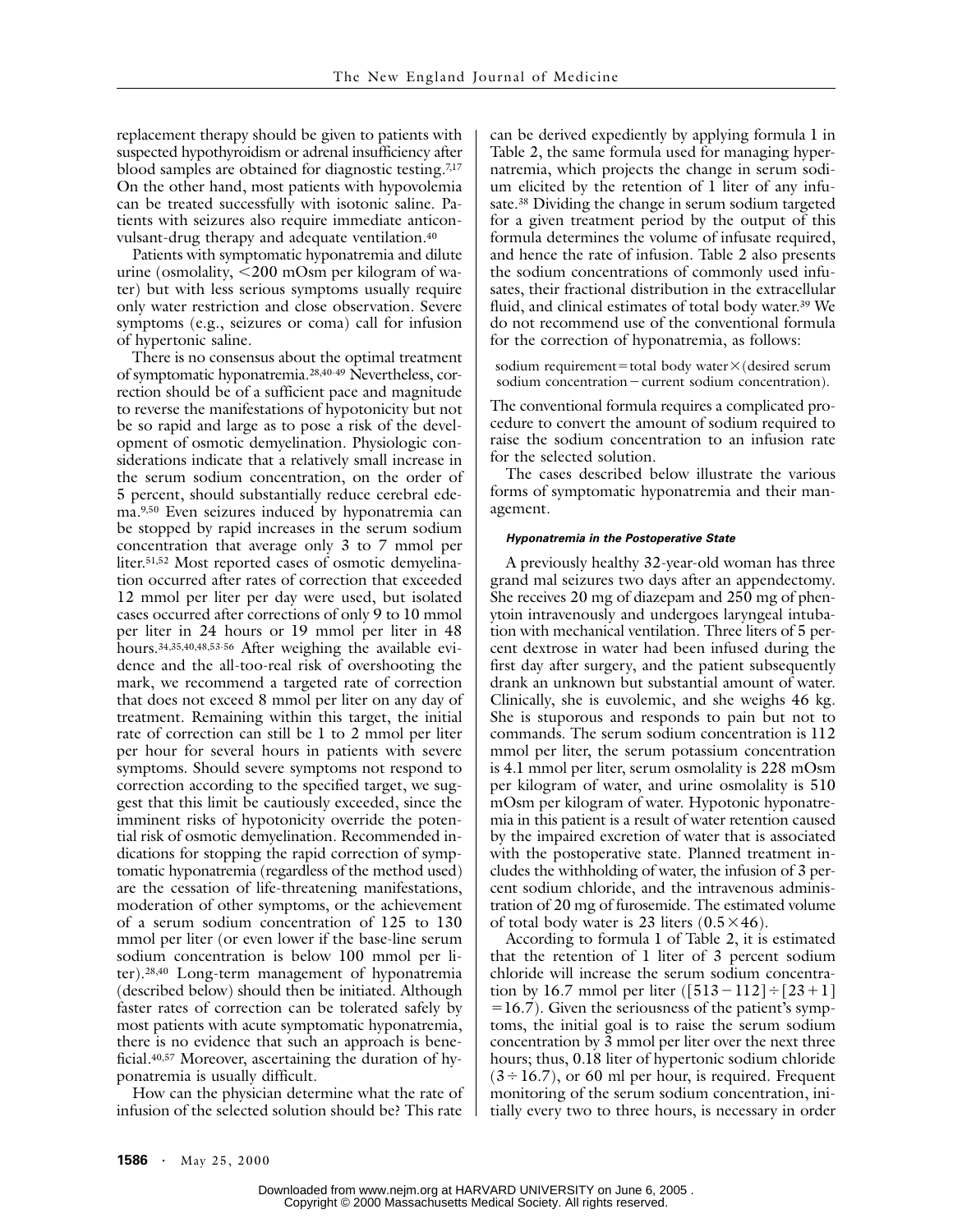to make further adjustments in the amount of fluid administered. Although measuring urinary electrolytes can occasionally assist with management, it is generally unnecessary, and we do not recommend the routine use of this procedure.

Three hours later, the patient's serum sodium concentration is 115 mmol per liter. There have been no further seizures, but the level of responsiveness remains unchanged. The new goal is to increase the serum sodium concentration by an additional 3 mmol per liter over a period of six hours with the use of 3 percent sodium chloride; thus, the infusion rate is adjusted to 30 ml per hour. Nine hours after admission, the serum sodium concentration is 119 mmol per liter. There has been no seizure activity, and the patient now responds to simple commands. Hypertonic saline is discontinued, but close monitoring of the patient's clinical status and serum sodium concentration remains in effect. If the rate of correction is estimated to exceed the targeted rate, hypotonic solution should be administered.58

## *Hyponatremia in an Essentially Euvolemic State*

A 58-year-old man with small-cell lung carcinoma presents with severe confusion and lethargy. Clinically, he is euvolemic, and he weighs 60 kg. The serum sodium concentration is 108 mmol per liter, the serum potassium concentration is 3.9 mmol per liter, serum osmolality is 220 mOsm per kilogram of water, the serum urea nitrogen concentration is 5 mg per deciliter (1.8 mmol per liter), the serum creatinine concentration is 0.5 mg per deciliter  $(44.2 \mu mol)$ per liter), and urine osmolality is 600 mOsm per kilogram of water. The physician makes a provisional diagnosis of the tumor-induced syndrome of inappropriate secretion of antidiuretic hormone on the basis of the presence of hypotonic hyponatremia and concentrated urine in a euvolemic patient, the absence of a history of diuretic use, and the absence of clinical evidence of hypothyroidism or hypoadrenalism. The treatment plan includes water restriction, the infusion of 3 percent sodium chloride, and the intravenous administration of 20 mg of furosemide. The estimated volume of total body water is 36 liters  $(0.60\times60)$ .

According to formula 1 of Table 2, the retention of 1 liter of 3 percent sodium chloride is estimated to increase the serum sodium concentration by 10.9 mmol per liter  $([513 - 108] \div [36 + 1] = 10.9)$ . The initial goal is to increase the serum sodium concentration by 5 mmol per liter over the next 12 hours. Therefore, 0.46 liter of 3 percent sodium chloride  $(5 \div 10.9)$ , or 38 ml per hour, is required.

Twelve hours after admission, the serum sodium concentration is 114 mmol per liter. The patient is mildly lethargic but easily arousable. Hypertonic saline is stopped, but fluid restriction and close monitoring continue. The new goal is to increase the serum sodium concentration by 2 mmol per liter over the next 12 hours. Twenty-four hours after admission, the serum sodium concentration is 115 mmol per liter and the patient is alert. Long-term management of hyponatremia is instituted.

### *Hyponatremia in a Hypovolemic State*

A 68-year-old woman is brought to the hospital because of progressive drowsiness and syncope. She is being treated with a low-sodium diet and 25 mg of hydrochlorothiazide daily for essential hypertension; she has had diarrhea for the past three days. She is lethargic but has no focal neurologic deficits. She weighs 60 kg. Her blood pressure while in a supine position is 96/56 mm Hg, and the pulse is 110 beats per minute. The jugular veins are flat, and skin turgor is decreased. The serum sodium concentration is 106 mmol per liter, the serum potassium concentration is 2.2 mmol per liter, the serum bicarbonate concentration is 26 mmol per liter, the serum urea nitrogen concentration is 46 mg per deciliter (16.4 mmol per liter), the serum creatinine concentration is 1.4 mg per deciliter  $(123.8 \mu mol$  per liter), serum osmolality is 232 mOsm per kilogram of water, and urine osmolality is 650 mOsm per kilogram of water. Hypotonic hyponatremia caused by thiazide therapy, gastrointestinal losses of sodium, and an associated depletion of potassium are diagnosed. Hydrochlorothiazide and water are withheld, and infusion of a 0.9 percent sodium chloride solution containing 30 mmol of potassium chloride per liter is initiated. The estimated volume of total body water is 27 liters  $(0.45\times60)$ .

According to formula 2 of Table 2 (a simple derivative of formula 1), it is projected that the retention of 1 liter of this infusate will increase the serum sodium concentration by 2.8 mmol per liter ( $[154+30]$  $-106 \div [27+1] = 2.8$ ). Considering the patient's hemodynamic status, the physician prescribes 1 liter of infusate per hour for the next two hours. At the end of this period, the blood pressure is 128/72 mm Hg, mental status is substantially improved, the serum sodium concentration is 112 mmol per liter, and the serum potassium concentration is 3.0 mmol per liter. The physician recognizes that as soon as the patient's extracellular-fluid volume nears restoration, the nonosmotic stimulus to arginine vasopressin release will cease, thereby fostering rapid excretion of dilute urine and correction of the hyponatremia at an overly rapid pace. Therefore, the prescription is switched to 0.45 percent sodium chloride containing 30 mmol of potassium chloride per liter infused at 100 ml per hour. Despite the estimate that retention of 1 liter of this infusate will have no measurable effect on the serum sodium concentration (i.e.,  $[77+30]-112$  $\div$ [27+1]=-0.2), the anticipated production of urine with lower sodium and potassium concentrations than those of the infusate will promote correc-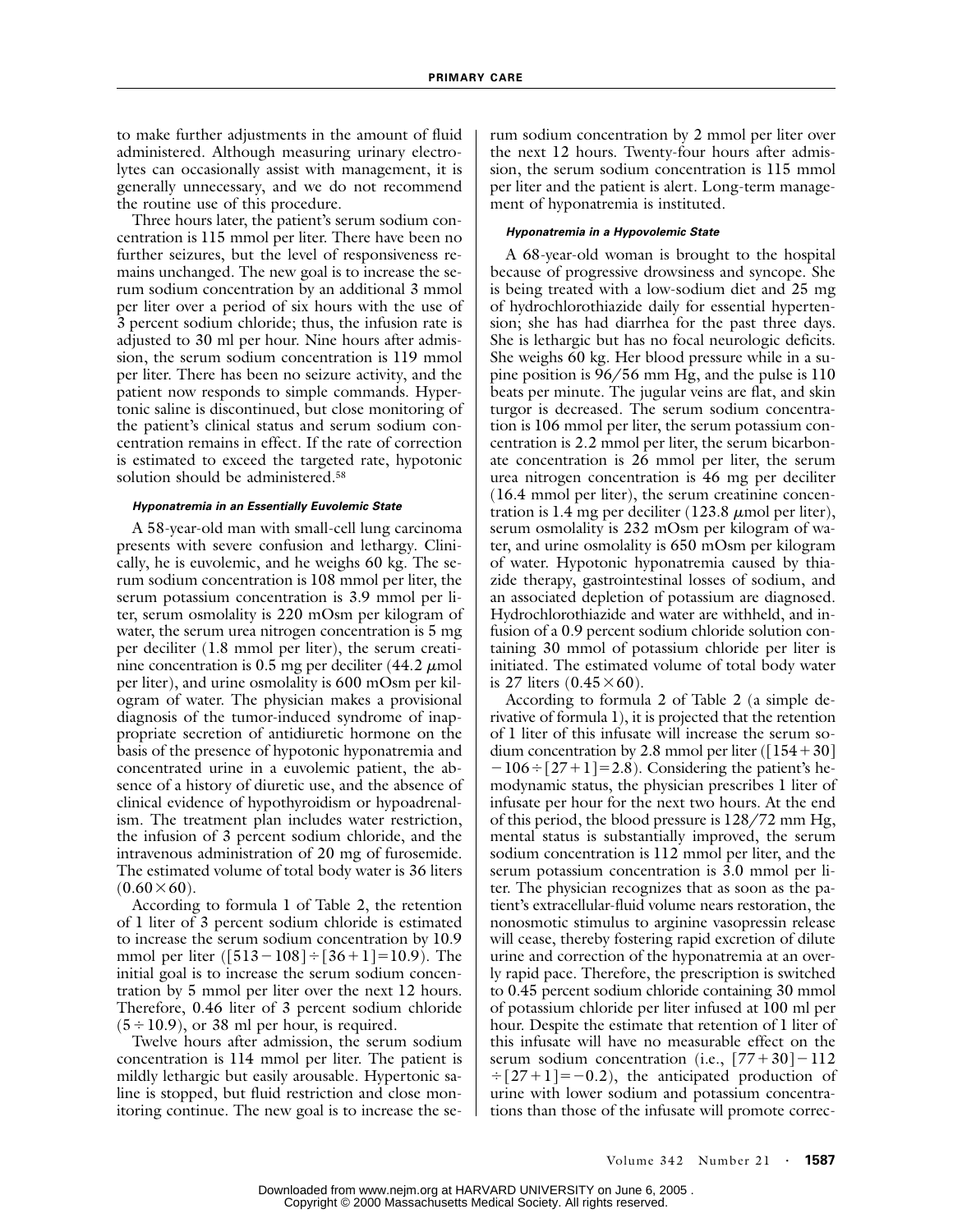tion of the hyponatremia. Twelve hours after admission, the patient's condition continues to improve; the serum sodium concentration is 114 mmol per liter, and the serum potassium concentration is 3.2 mmol per liter. To slow down further correction over the next 12 hours, an infusion of 5 percent dextrose in water containing 30 mmol of potassium chloride per liter is started at a rate matching urinary output. Subsequently, long-term management of hyponatremia should be pursued.

# **Asymptomatic Hypotonic Hyponatremia**

For certain patients with asymptomatic hyponatremia, the main risk of complications occurs during the correction phase. This is true of patients who stopped drinking large amounts of water<sup>36</sup> and those who underwent repair of a water-excretion defect (e.g., repletion of extracellular-fluid volume and discontinuation of drugs that cause the condition). If excessive diuresis occurs and the projected rate of spontaneous correction exceeds that recommended for patients with symptomatic hyponatremia, hypotonic fluids or desmopressin can be administered.44

By contrast, there is no such risk associated with the asymptomatic hyponatremia that accompanies edematous states or the persistent syndrome of inappropriate secretion of antidiuretic hormone because of the prevailing defect of water excretion. Water restriction (to  $<800$  ml per day) is the mainstay of longterm management, with the goal being induction of negative water balance.43,44 In severe cardiac failure, optimization of hemodynamics by several measures, including the use of angiotensin-converting–enzyme inhibitors, can increase excretion of electrolyte-free water and moderate hyponatremia. Loop, but not thiazide, diuretics reduce urine concentration and augment excretion of electrolyte-free water, thereby permitting relaxation of fluid restriction. In the syndrome of inappropriate secretion of antidiuretic hormone, but not in edematous disorders, loop diuretics should be combined with plentiful sodium intake (in the form of dietary sodium or salt tablets), a treatment that augments water loss. If these measures fail, 600 to 1200 mg of demeclocycline per day can help by inducing nephrogenic diabetes insipidus.<sup>44</sup> Monitoring of renal function is required, because demeclocycline has nephrotoxic effects, especially in patients with cirrhosis. Moreover, the drug imposes the risk of hypernatremia in patients who do not take in sufficient water. Management of chronic hyponatremia will be helped by the anticipated introduction of promising oral agents that antagonize the effect of arginine vasopressin on the  $V_2$  receptor.<sup>59,60</sup>

#### **Nonhypotonic Hyponatremia**

Corrective measures for nonhypotonic hyponatremia are directed at the underlying disorder rather than at the hyponatremia itself. Administration of insulin is the basis of treatment for uncontrolled diabetes, but deficits of water, sodium, and potassium should also be corrected. Furosemide hastens the recovery of patients who absorb irrigant solutions; if renal function is impaired, hemodialysis is the preferred option.22

### **Common Errors in Management**

Although water restriction will ameliorate all forms of hyponatremia, it is not the optimal therapy in all cases. Hyponatremias associated with the depletion of extracellular-fluid volume (Table 1) require correction of the prevailing sodium deficit. On the other hand, isotonic saline is unsuitable for correcting the hyponatremia of the syndrome of inappropriate secretion of antidiuretic hormone; if administered, the resulting rise in serum sodium is both small and transient, with the infused salt being excreted in concentrated urine and thereby causing a net retention of water and worsening of the hyponatremia.38 Although uncertainty about the diagnosis might occasionally justify a limited trial of isotonic saline, attentive follow-up is needed to confirm the diagnosis before substantial deterioration occurs. Great vigilance is required in order to recognize and diagnose hypothyroidism and adrenal insufficiency, since these disorders tend to masquerade as cases of the syndrome of inappropriate secretion of antidiuretic hormone. The presence of hyperkalemia should always alert the physician to the possibility of adrenal insufficiency.

Whereas patients with persistent asymptomatic hyponatremia require slow-paced management, those with symptomatic hyponatremia must receive rapid but controlled correction. Prudent use of hypertonic saline can be lifesaving, but failure to follow the recommendations for treatment can cause devastating and even lethal consequences.

Hyponatremia that is acquired in the hospital is largely preventable.<sup>6</sup> A defect of water excretion can be present on admission, or it can worsen or develop during the course of hospitalization as a result of several antidiuretic influences (e.g., medications, organ failure, and the postoperative state). The presence of such a defect notwithstanding, hyponatremia will not develop as long as the intake of electrolyte-free water does not exceed the capacity for water excretion plus insensible losses. Thus, hypotonic fluids must be supplied carefully to hospitalized patients.

*We are indebted to Linda Sue Seals and Yulie I. Tirayoh for assistance in the preparation of the manuscript.*

#### **REFERENCES**

**<sup>1.</sup>** Gennari FJ. Hypo-hypernatraemia: disorders of water balance. In: Davison AM, Cameron JS, Grünfeld J-P, Kerr DNS, Ritz E, Winearls CG, eds. Oxford textbook of clinical nephrology. 2nd ed. Vol. 1. Oxford, England: Oxford University Press, 1998:175-200.